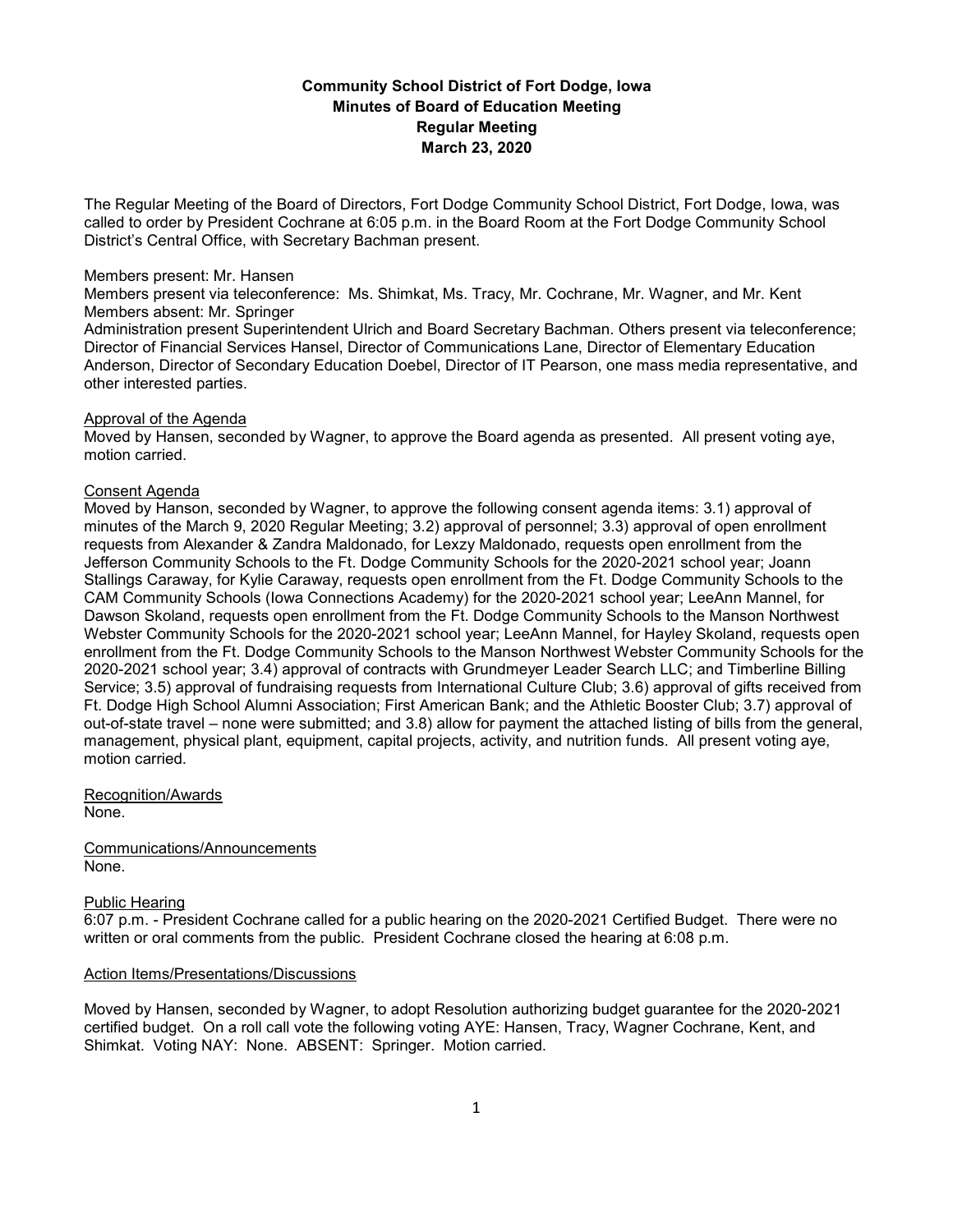Moved by Hansen, seconded by Shimkat, to approve the Foundation Skills Professional Development through Teaching Lab. All present voting aye, motion carried.

Moved by Hansen, seconded by Kent, to approve the Consideration of Purchase of Core Switches for the Arey Building. All present voting aye, motion carried.

Moved by Hansen, seconded by Kent, to approve the Purchase of Core Switches for the Ft. Dodge Middle School. All present voting aye, motion carried.

Moved by Hansen, seconded by Shimkat, to approve the Purchase of Core Switches for Ft. Dodge Senior High. All present voting aye, motion carried.

Moved by Hansen, seconded by Wagner, to adopt the 2020-2021 Certified Budget. All present voting aye, motion carried.

Moved by Hansen, seconded by Wagner, to adopt Resolution Authorizing the Redemption of General Obligation School Bonds, Series 2016 Dated May 11, 2016, Approving a Third Amendment to the Escrow Agent Agreement, and Levying a Tax for Fiscal Year 2020-21 for the Redemption of General Obligation School Bonds, Series 2016. On a roll call vote, the following voting AYE: Tracy, Wagner, Cochrane, Kent, Shimkat, and Hansen . Voting NAY: None. ABSENT: Springer. Motion carried.

Moved by Shimkat, seconded by Hansen, to adopt the Resolution Pandemic Pay for Hourly/Non-Exempt Employees. On a roll call vote, the following voting AYE: Tracy, Wagner, Cochrane, Kent, Shimkat, and Hansen. Voting NAY: None. ABSENT: Springer. Motion carried.

Moved by Shimkat, seconded by Hansen, to adopt the Resolution Pandemic Pay for Contracted & Salaried Employees.. On a roll call vote, the following voting AYE: Wagner, Cochrane, Kent, Shimkat, Hansen, and Tracy. Voting NAY: None. ABSENT: Springer. Motion carried.

Moved by Hansen, seconded by Shimkat, to adopt the Resolution for Pandemic Response and Emergency Suspension of Policy On a roll call vote, the following voting AYE: Cochrane, Kent, Shimkat, Hansen, Tracy, and Wagner. Voting NAY: None. ABSENT: Springer. Motion carried.

Moved by Wagner, seconded by Hansen, to Ratify an agreement between the Maintenance Employees Bargaining Unit (MEBU) and the Fort Dodge Community School District Board of Education. All present voting aye, motion carried.

Moved by Shimkat, seconded by Hansen, to Ratify an agreement between the Secretarial/Clerical Education Bargaining Unit (SCEA) and the Fort Dodge Community School District Board of Education. All present voting aye, motion carried.

### RESOLUTION 2020-08

### RESOLUTION FOR BUDGET ADJUSTMENT

WHEREAS, the Fort Dodge Community School District would qualify for the regular program budget adjustment provision of the Iowa Code for certified budget purposes for the 2020-2021 fiscal year and because of this circumstance is required to adopt a budget adjustment resolution to qualify for said adjustment:

IT IS THEREFORE HEREBY RESOLVED, that the board of Directors of the Fort Dodge Community School District, will levy property tax for fiscal year 2020-2021 for the regular program budget adjustment as allowed under section 257.14, Code of Iowa.

#### PASSED AND APPROVED this 23rd day of March, 2020.

Signed: Board President: Stuart J. Cochrane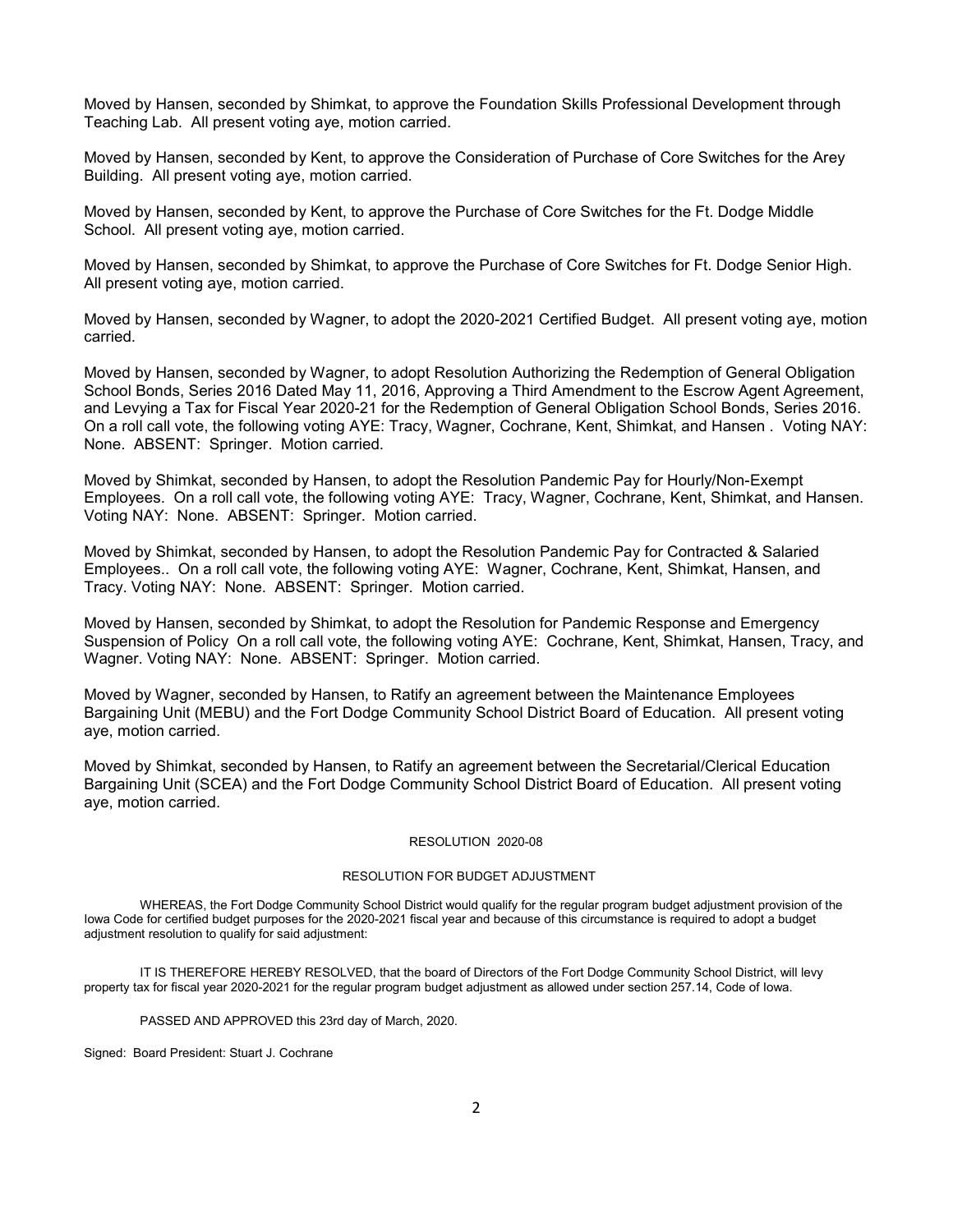#### RESOLUTION 2020-09

## RESOLUTION AUTHORIZING THE REDEMPTION OF GENERAL OBLIGATION SCHOOL BONDS, SERIES 2016 DATED MAY 11, 2016, APPROVING A THIRD AMENDMENT TO THE ESCROW AGENT AGREEMENT, AND LEVYING A TAX FOR FISCAL YEAR 2020-21 FOR THE REDEMPTION OF GENERAL OBLIGATION SCHOOL BONDS, SERIES 2016

WHEREAS, the Fort Dodge Community School District issued \$28,460,000 General Obligation School Bonds, Series 2016, Dated May 11, 2016 (the "2016 Bonds"), \$23,955,000 of which are outstanding, of which \$250,000 were called for redemption on May 1, 2024 pursuant to a resolution adopted March 27, 2017; of which \$600,000 were called for redemption on May 1, 2024 pursuant to a resolution adopted March 26, 2018; of which \$500,000 were called for redemption on May 1, 2024 pursuant to a resolution adopted March 26, 2019; and of which \$990,000 are now being called for redemption on May 1, 2024 by this Resolution which are described in Schedule A attached hereto (the Redeemed Bonds); and

WHEREAS, at this time, it is in the best interest of the District to levy a tax for the Fiscal Year ending June 30, 2021 which is sufficient to call and redeem the Redeemed Bonds on May 1, 2024; and

WHEREAS, the 2016 Bonds which mature after May 1, 2024 may be called in whole or in part on any date beginning on May 1, 2024 from any funds regardless of source, in any order of maturity and within annual maturity by lot by giving 30 days' written notice of redemption to the registered owner of the Bonds, the terms of redemption to be par plus accrued interest to the date of call, such notice to be deemed completed upon transmission to the owner of record of the Bond at the address shown on the books of the Registrar; and

WHEREAS, selection by lot will be necessary to select bonds to be called among the Bonds which mature May 1, 2034; and

WHEREAS, it is in the best interest of the District to call and redeem the Redeemed Bonds.

NOW, THEREFORE, be it resolved:

Section 1.That the Redeemed Bonds are hereby redeemed as of May 1, 2024.

Section 2. UMB Bank, N.A., West Des Moines, Iowa (formerly known as Bankers Trust Company, Des Moines, Iowa), in its capacity as Registrar, Paying Agent and Transfer Agent, is hereby authorized and directed to cause notice of such redemption to be given not less than thirty (30) days prior to the date of redemption by written notice to the registered owner of the Redeemed Bonds in substantially the form set forth in Schedule B attached to this Resolution. Piper Sandler & Co., as Dissemination Agent for the District, is hereby authorized and directed to provide electronic notice of such redemption to the Municipal Securities Rulemaking Board a[t http://emma.msrb.org/.](http://emma.msrb.org/) On or before May 1, 2021, the Treasurer shall deposit with the Paying Agent, \$990,000 to call and redeem the Bonds described in Schedule A attached to this Resolution, such call and redemption to be effective May 1, 2024 pursuant to the terms of the 2016 Bonds. All liability for interest on the Redeemed Bonds shall cease, terminate, and be completely discharged as of May 1, 2024 as provided in Section 6(b) of the Resolution Authorizing the Issuance of the 2016 Bonds.

Section 3. There is levied upon all the taxable property of the District for the fiscal year ending June 30, 2021, \$990,000, which when collected shall be deposited pursuant to the Escrow Agreement with the Paying Agent. The Paying Agent is authorized and directed to call and redeem the Redeemed Bonds on May 1, 2024. Annually, on each May 1, beginning May 1, 2022, the investment earnings on the Escrow Fund and any other funds in excess of the amount required to redeem the Redeemed Bonds shall be deposited into the School Bond Fund 2016 for payment of principal and interest of the 2016 Bonds. Any remaining balance on May 1, 2024 shall be returned to the Issuer and deposited in the School Bond Fund 2016.

Section 4. The Third Amendment to the Escrow Agent Agreement is hereby authorized and approved, and the President and Secretary are authorized and directed to execute the Third Amendment to the Escrow Agent Agreement. Upon deposit on or before May 1, 2021, of \$990,000 with the Escrow Agent, the Escrow Agent is authorized and directed to invest such funds, at the written direction of the District, in Treasury Securities of the State and Local Government Series (SLGS) or direct U.S. Treasury obligations, at a yield not to exceed the yield on the Bonds and to mature on or before May 1, 2024. Absent such written investment direction from the District, the Escrow Agent shall hold such funds uninvested. The District must comply with the rebate requirements of the Resolution authorizing the Issuance of the 2016 Bonds.

#### PASSED AND APPROVED this 23rd day of March, 2020.

Signed: Board President: Stuart J. Cochrane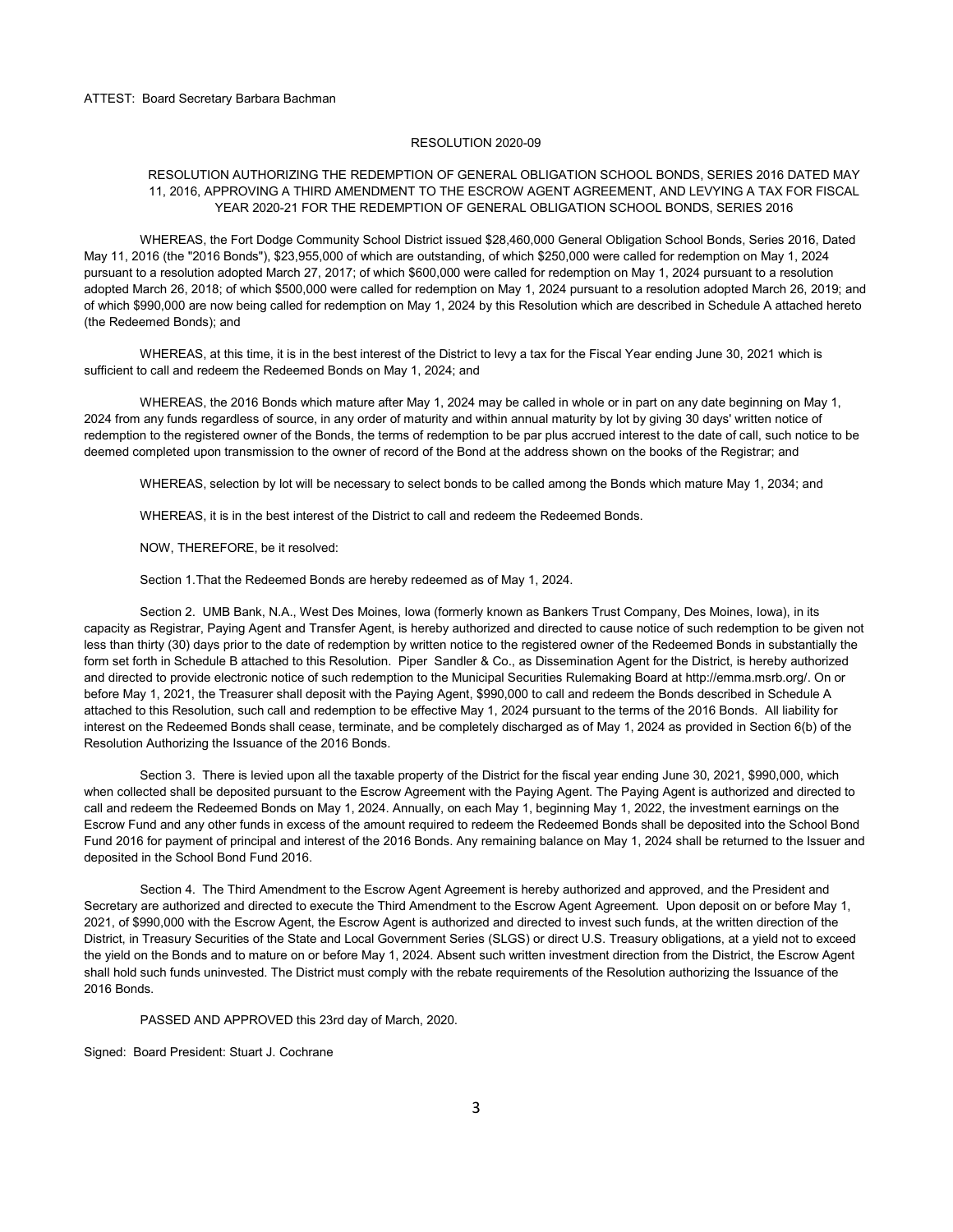#### ATTEST: Board Secretary Barbara Bachman

### **SCHEDULE A**

## REDEEMED BONDS

| <b>CUSIP</b>   | <b>Principal</b> | Interest    | <b>Maturity</b> |
|----------------|------------------|-------------|-----------------|
| <b>Numbers</b> | Amount           | <u>Rate</u> | <b>Date</b>     |
| 347244 AU9     | \$990.000*       | 3.000%      | May 1, 2034     |

\*Partial Redemption

### **SCHEDULE B**

### **NOTICE OF REDEMPTION TO THE HOLDERS OF THE FOLLOWING DESCRIBED BONDS:**

Please take notice that the Bonds described below have been called for redemption. Owners of the Bonds should present their Bonds for payment on the Redemption Date.

| <b>Issuer:</b>                | Fort Dodge Community School District         |  |
|-------------------------------|----------------------------------------------|--|
| <b>Original Issue Amount:</b> | \$28.460.000                                 |  |
| <b>Bond Issue:</b>            | General Obligation School Bonds, Series 2016 |  |
| Dated Date:                   | May 11, 2016                                 |  |
| <b>Redemption Date:</b>       | May 1, 2024                                  |  |
| <b>Redemption Price:</b>      | Par, plus accrued interest                   |  |
|                               |                                              |  |

## **Bonds Called for Redemption**

| <b>CUSIP</b>   | <b>Principal</b> | Interest    | <b>Maturity</b> |
|----------------|------------------|-------------|-----------------|
| <b>Numbers</b> | Amount           | <u>Rate</u> | <u>Date</u>     |
| 347244 AU9     | \$990,000*       | 3.000%      | May 1, 2034     |

\*Partial Redemption

No representation is made as to the accuracy of the CUSIP numbers printed herein or on the Bonds.

The above Bonds should be presented to the Paying Agent, UMB Bank, N.A at the address listed below. This represents a partial call of the outstanding obligations. All interest will cease to accrue on the Redemption Date.

UMB Bank, N.A. Corporate Trust Bond Operations 928 Grand Blvd. 4th floor MS 1010408 Kansas City, MO 64106

This notice is given by order of the Board of Directors of the District pursuant to the terms of the resolution of the District authorizing the issuance of these bonds.

UMB BANK, N.A.

 $\overline{\phantom{a}}$  , where  $\overline{\phantom{a}}$  , where  $\overline{\phantom{a}}$  , where  $\overline{\phantom{a}}$  , where  $\overline{\phantom{a}}$ 

CERTIFICATE OF MAILING NOTICE OF REDEMPTION OF \$990,000 GENERAL OBLIGATION SCHOOL BONDS, SERIES 2016 DATED MAY 11, 2016 OF FORT DODGE COMMUNITY SCHOOL DISTRICT, IOWA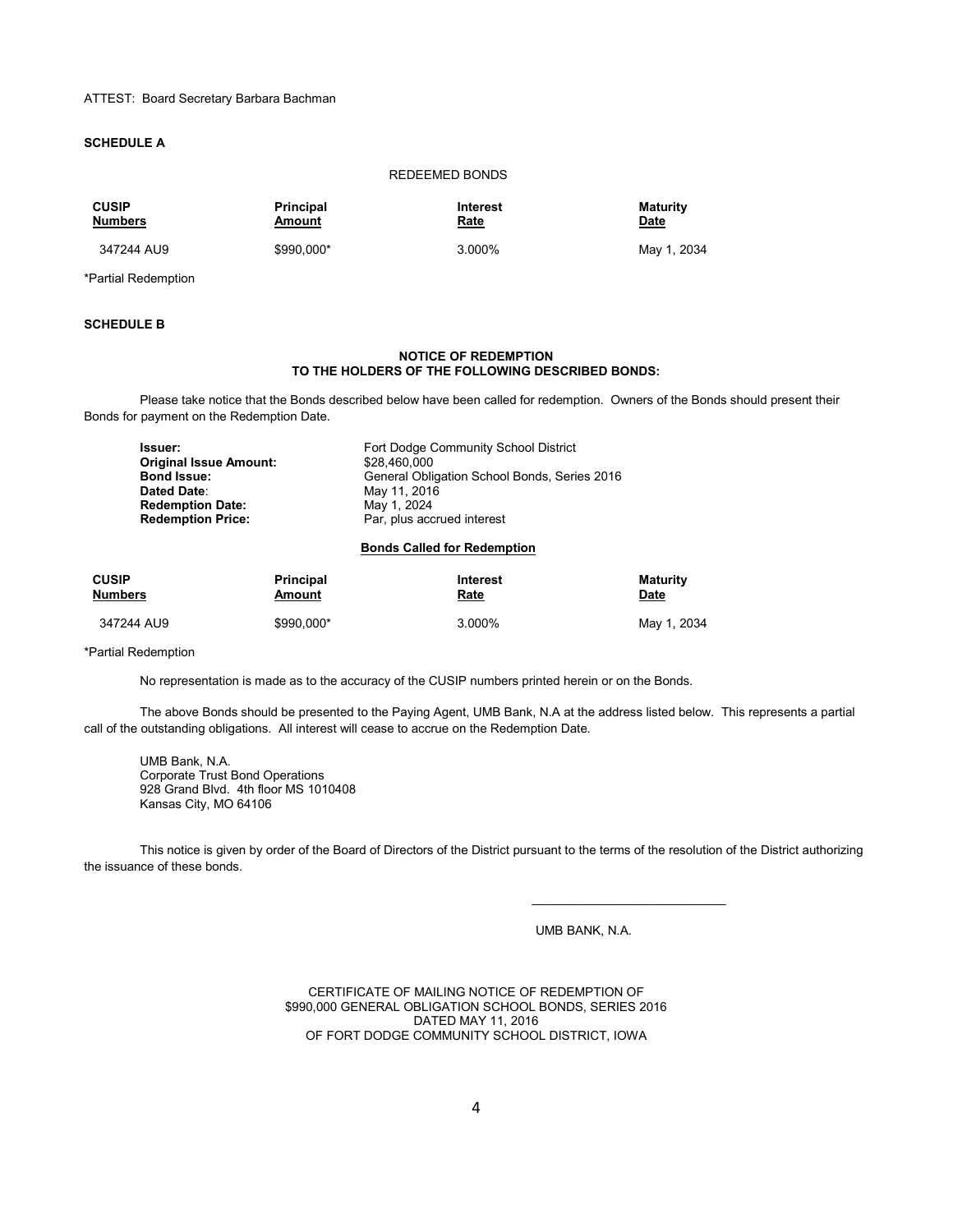STATE OF IOWA (1999)

### COUNTY OF DALLAS (1999)

I certify that at the request of the Fort Dodge Community School District, I caused the attached written Notice of Redemption of \$990,000 General Obligation School Bonds, Series 2016 dated May 11, 2016 to be transmitted to the registered owners of the Bonds at least thirty (30) days prior to the date of redemption.

I further certify that a written copy of the Notice of Redemption was transmitted to the purchaser of record, Robert W. Baird & Co., Inc., Milwaukee, Wisconsin, at least thirty (30) days prior to the date of redemption.

Dated March 23, 2020.

UMB BANK, N.A.

By:

Its:

THIRD AMENDMENT TO ESCROW AND AMENDED AND SUBSTITUTED PAYING AGENT, BOND REGISTRAR AND TRANSFER AGENT AGREEMENT

This Third Amendment to Escrow and Amended and Substituted Paying Agent, Bond Registrar and Transfer Agent Agreement is entered into the date hereof between UMB Bank, n.a. ("Escrow Agent"), and the Fort Dodge Community School District, in the County of Webster, State of Iowa ("Issuer") with respect to the Issuer's \$28,460,000 General Obligation School Bonds, Series 2016, dated May 11, 2016 (the "Bonds").

Paragraph 6(a), Deposit to Escrow Fund of the Escrow and Amended and Substituted Paying Agent, Bond Registrar and Transfer Agent Agreement, dated as of March 27, 2017, is amended to add the following new paragraph:

On May 1, 2021, the Deposit Date, the Issuer shall deposit \$990,000 into the Escrow Fund to be held by the Escrow Agent and invested as provided by the Resolution of the Issuer adopted February 24, 2020. The Escrow Fund is pledged to the payment of the principal of the Redeemed Bonds on May 1, 2024 (the "Redemption Date"). On or prior to the Redemption Date, the Escrow Agent shall pay from the Escrow Fund an amount equal to principal becoming due and payable on the Redeemed Bonds on the Redemption Date, and shall forward to the Paying Agent for the Redeemed Bonds amounts sufficient to pay the same so that immediately available funds will reach the office of the Paying Agent for the Redeemed Bonds on or before 12:00 Noon, Central Time, on such Redemption Date. The Issuer shall deposit any remaining balance on May 1, 2024 into the Bond Fund as provided in the March 23, 2020 Resolution.

PASSED AND APPROVED this 23rd day of March, 2020.

Signed: Board President: Stuart J. Cochrane ATTEST: Board Secretary Barbara Bachman

### RESOLUTION 2020-10 PANDEMIC PAY – HOURLY/NON-EXEMPT EMPLOYEES

BE IT RESOLVED BY THE BOARD OF DIRECTORS OF THE FORT DODGE COMMUNITY SCHOOL DISTRICT, FORT DODGE, IOWA:

WHEREAS, Fort Dodge Community School District (District) has temporarily closed its operations per the recommendation of the Governor for health and safety reasons related to the COVID-19 pandemic; and,

WHEREAS, Since the District closed on a temporary basis, District employees who work on an hourly and/or non-exempt basis will not be able to regularly report to work for the District due to closures; and,

WHEREAS, It is in the best interests of District, and otherwise deemed a public purpose, to pay the District's hourly and/or nonexempt employees while the District is temporarily closed for a variety of reasons, namely: the safety of District employees, students, and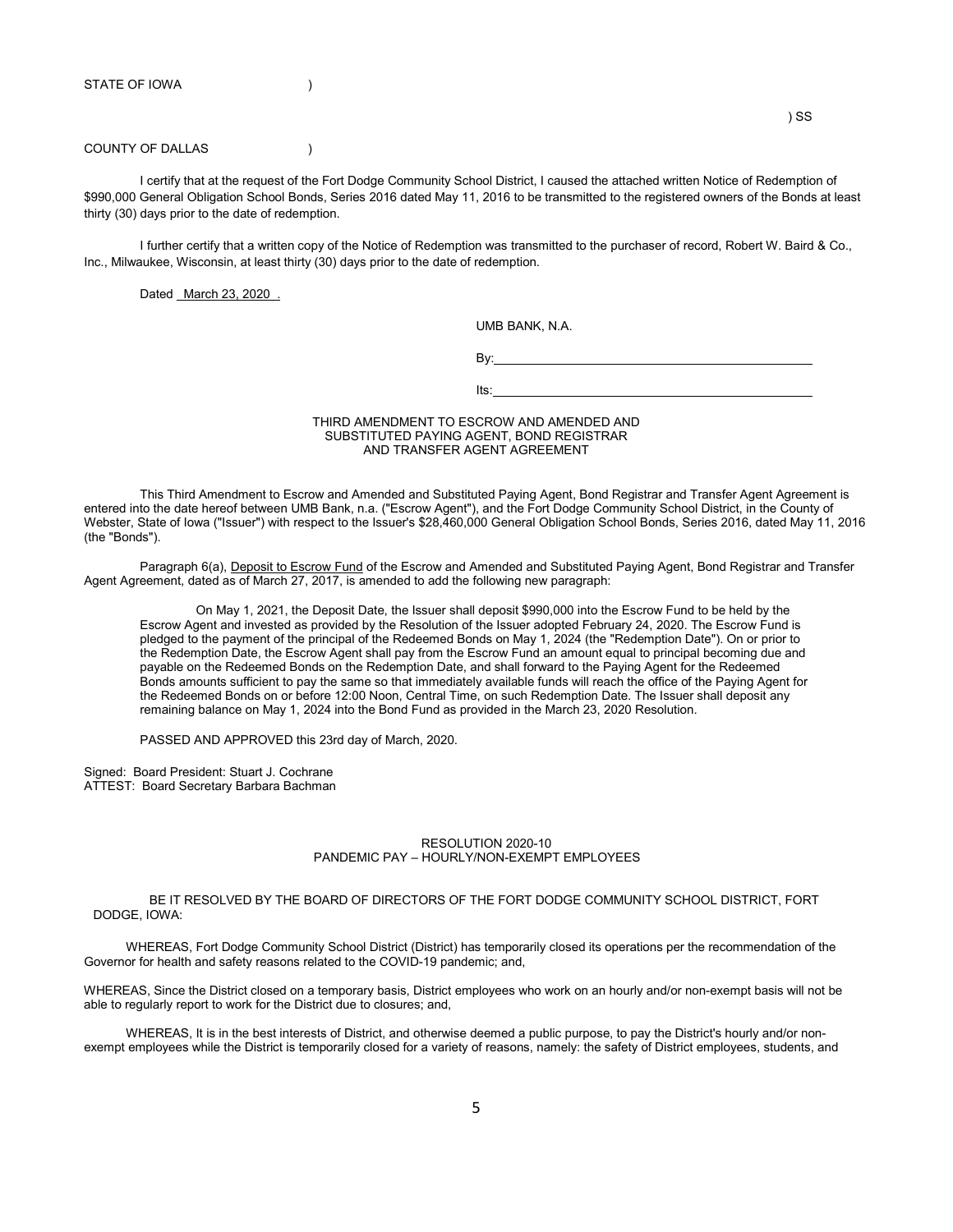community members; to avoid the spread of any illness to other employees, students, and community members; for staff morale; to ensure that said District employees do not leave employment during the temporary closure; and/or other legitimate reasons.

WHEREAS, If an employee's work is deemed essential and needed for the continuity of learning and/or District operations, that employee may be required to report for duty on-site or from a remote location after receiving notice. This will be at the discretion of the Superintendent of Schools or designee.

NOW, THEREFORE, BE IT RESOLVED due to the temporary closure of the District due to the COVID-19 pandemic health emergency, the Superintendent is hereby authorized to place hourly and/or non-exempt employees on paid administrative and/or on-call leave and pay said employees their customary and regular pay and benefits for the duration of the temporary closure scheduled through April 12, 2020. If the District's operations continue to be closed after April 12, 2020, then the Board shall reconvene and determine what authority, if any, the Superintendent has to continue paying hourly and/or non-exempt employees during the temporary closure.

PASSED AND APPROVED this 23rd day of March, 2020.

Signed: Board President: Stuart J. Cochrane

ATTEST: Board Secretary Barbara Bachman

#### RESOLUTION 2020-11 PANDEMIC PAY – CONTRACTED & SALARIED EMPLOYEES

BE IT RESOLVED BY THE BOARD OF DIRECTORS OF THE FORT DODGE COMMUNITY SCHOOL DISTRICT, FORT DODGE, IOWA:

WHEREAS, Fort Dodge Community School District (District) has temporarily closed its operations for health and safety reasons related to the COVID-19 coronavirus; and,

WHEREAS, If the District is closed on a temporary basis, then District employees who work on a contracted or salaried basis will not be able to regularly report to work for the District due to closures; and

WHEREAS, It is in the best interest of the District to pay employees who work on a contracted or salaried basis while the District is temporarily closed for a variety of reasons, namely: the safety of District employees, students, and community members; to avoid the spread of any illness to other employees, students, and community members; for staff morale; to ensure that said District employees do not leave employment during the temporary closure; and/or other legitimate reasons; and

WHEREAS, If an employee's work is needed for the continuity of learning and/or District operations as determined by the Superintendent of Schools or designee, that employee may be required to report for duty onsite or from a remote location after receiving notice; and

WHEREAS, Employees will remain employed during a temporary closure and until the number of days expressed on the contract have been fulfilled. Days that contracted employees do not report for duty onsite or from a remote location, due to temporary closure, do not constitute a fulfilled contract day unless student learning days are forgiven by the State of Iowa. Shall the State of Iowa mandate that the District make up the student learning days missed during the closure, contracted employees will be asked to work the minimum amount of time to meet such mandates. Employees that were directed by the Superintendent of Schools or designee to previously report remotely or onsite during the closure will then be paid their per diem rate for any additional work days outside of their contracted number of days following the return to school.

NOW, THEREFORE, BE IT RESOLVED that, in the event of a temporary closure of the District, the Superintendent is hereby authorized to pay contracted and salaried employees their customary and regular pay, for the duration of the temporary closure scheduled through April 12, 2020. If the District operations continue to be closed after April 12, 2020, then the Board shall reconvene and determine what authority, if any, the Superintendent has to continue paying contracted and salaried employees during the temporary closure.

PASSED AND APPROVED this 23rd day of March, 2020.

Signed: Board President: Stuart J. Cochrane

ATTEST: Board Secretary Barbara Bachman

### RESOLUTION 2020-12 RESOLUTION - PANDEMIC RESPONSE AN EMERGENCY SUSPENSION OF POLICY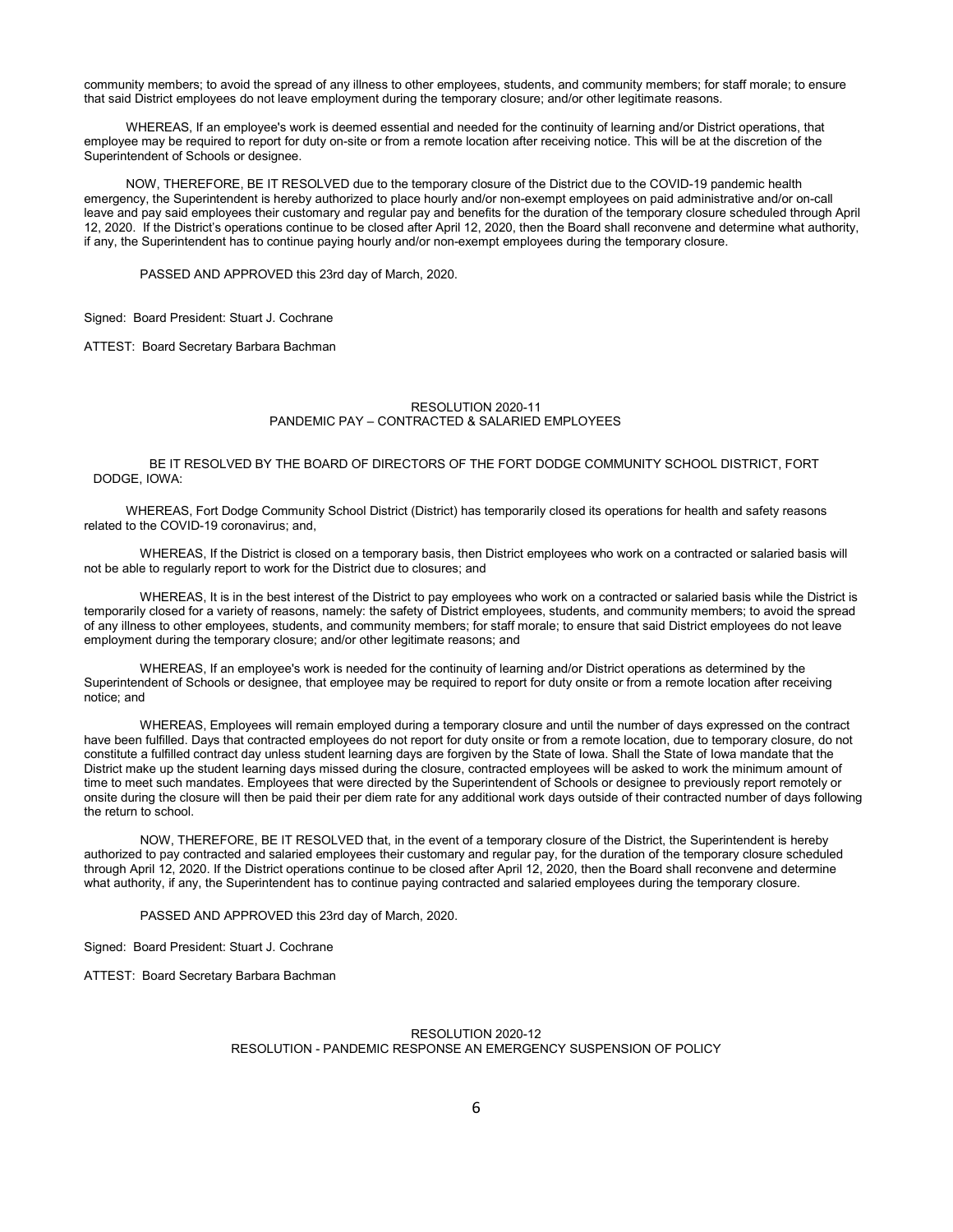**WHEREAS**, Iowa Code Ch. 279.8 authorizes local school boards to govern their respective districts, including adopting policies for their own governance; and

**WHEREAS** the Board may, by formal, action suspend or rescind board policy as deemed necessary, appropriate or in the best interests of the District; and

**WHEREAS**, on March 11, 2020, the World Health Organization characterized COVID-19 as a pandemic; and

**WHEREAS**, on March 13, 2020, the President of the United States declared a national state of emergency and on March 15, 2020 Iowa Governor Kim Reynolds recommended closure of all public and private K-12 schools in Iowa until April 13, 2020 to contain the spread of COVID-19; and

**WHEREAS**, on March 17, 2020, Iowa Governor Kim Reynolds declared a State of Public Health Disaster Emergency under the authority granted through Iowa Constitution, Art. IV, §§ 1, 8 and Iowa Code §§ 29C.6(1), 135.140(6), and 135.144 and directed implementation of the Iowa Department of Homeland Security and Emergency Management's Iowa Emergency Response Plan in response to the novel coronavirus (COVID-19); and

**WHEREAS**, on March 17, 2020 the Iowa Legislature passed and the Governor signed SF 2408 granting waiver of the instructional time requirements in Iowa Code Ch. 279.10 for all public school districts closing before April 12, 2020 in order to prevent or contain the spread of COVID-19; and granting Governor Reynolds the ability to waive instructional time requirements for any public school district which closes on or after April 12, 2020 to prevent or contain the spread of COVID-19; and

**WHEREAS**, the Iowa Department of Education, which has the authority to establish and interpret graduation requirements, and to oversee other crucial aspects of public education is providing written guidance to Iowa school districts on issues related to COVID -19, including but not limited to student attendance, distance/online learning, high school credit, meal distribution, and other issues; and

**NOW, THEREFORE BE IT RESOLVED**, that the Fort Dodge Community School District School Board hereby suspends provisions of its board policies and/or whole policies, as identified by the District Superintendent or designee, if such suspension is necessary to implement written guidance from state or federal agencies relating to containing COVID-19 for the duration identified in the Governor's State of Public Health Emergency declaration of March 17, 2020, or as otherwise determined by the Board.

**BE IT FURTHER RESOLVED** that the District Superintendent will consult with and report to the Board as feasible and appropriate regarding the emergency closure and efforts to implement written guidance from health and government agencies.

**BE IT FURTHER RESOLVED** that the District Superintendent is authorized to close any school facility without further action by the Board of Directors. Such closure shall continue during the emergency created by the COVID-19 pandemic until such time as the Superintendent, in consultation with appropriate health and government authorities, deems it in the best interests of the District and its students to open schools.

**BE IT FURTHER RESOLVED** that the District Superintendent is authorized, based upon the needs of the District and guidance from health and government agencies, to direct staff assignments during District closures, including but not limited to essential employees who must report to work, employees who may be reassigned, and employees whose services are not needed.

**BE IT FURTHER RESOLVED** that access to public school grounds and public school buildings of the District may be limited as directed by the Superintendent during District closures.

**BE IT FURTHER RESOLVED** that in the interest of public health and/or to comply with federal or state health department recommendations or guidance, the Board may limit the number of people who can physically attend Board meetings and may, instead, encourage the public to attend or listen to its open public meetings via telephone or video conference, live streaming on television and/or the internet and the Board may also limit public comment to written comments.

**BE IT FURTHER RESOLVED** that the board reserves the right to adjust board meeting dates, times, and locations during the district-wide emergency closure in a manner consistent with the Open Meetings law, and notes that any or all board members may attend board meetings electronically as permitted by law.

**BE IT FURTHER RESOLVED** that execution of this Resolution is conclusive evidence of the Board's approval of this action and of the authority granted herein. The Board warrants that it has, and at the time of this action had, full power and lawful authority to adopt this instrument. This resolution will remain in full force and effect until it is rescinded or amended by subsequent action of the Board.

Adopted and approved this 23rd day of March, 2020.

Signed: Board President: Stuart J. Cochrane